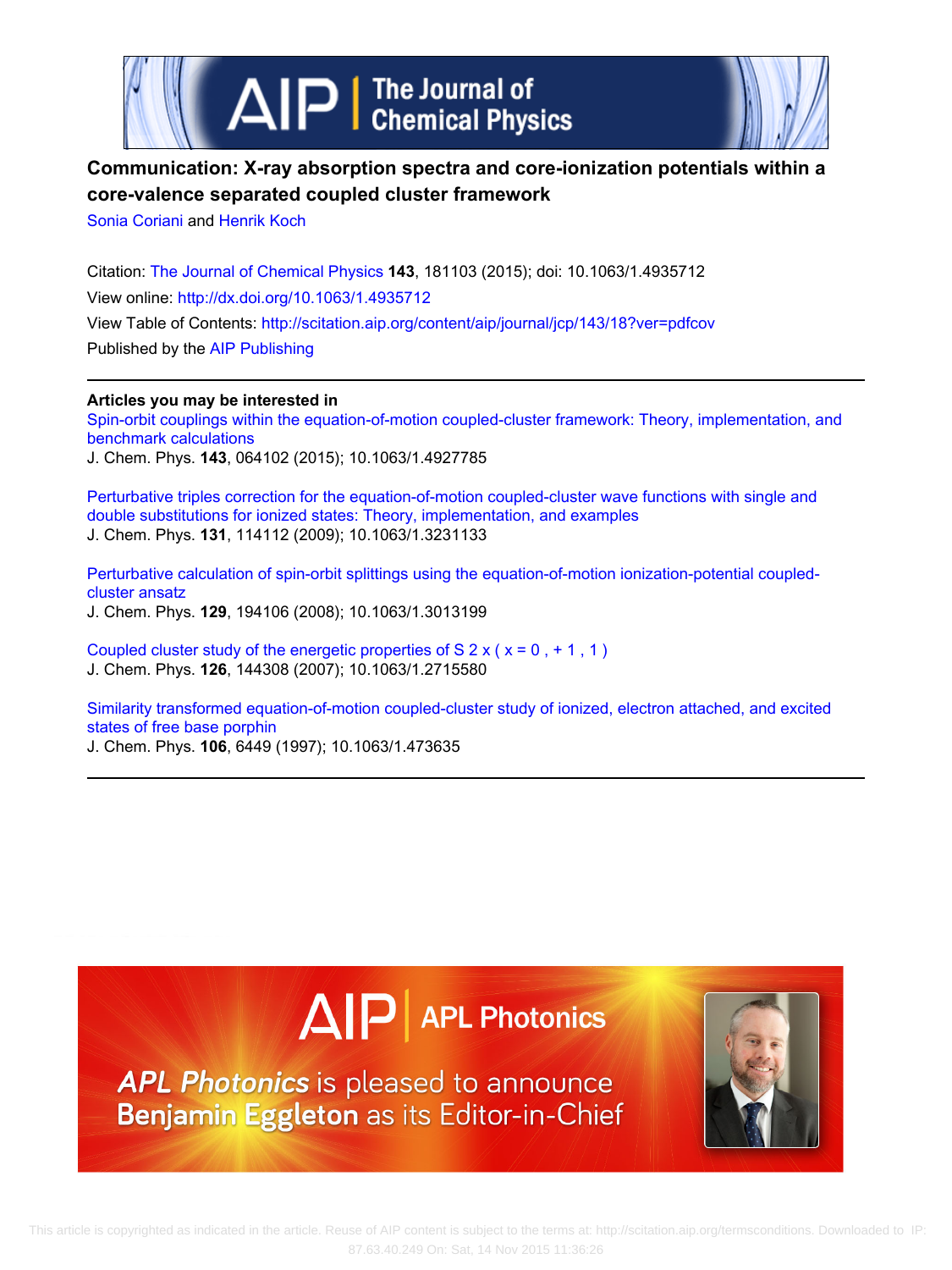

# **[Communication: X-ray absorption spectra and core-ionization potentials](http://dx.doi.org/10.1063/1.4935712) [within a core-valence separated coupled cluster framework](http://dx.doi.org/10.1063/1.4935712)**

Sonia Coriani<sup>1,2[,a\)](#page-1-0)</sup> and Henrik Koch<sup>3,4,b</sup>)

*Dipartimento di Scienze Chimiche e Farmaceutiche, Università degli Studi di Trieste, I-34127 Trieste, Italy Aarhus Institute of Advanced Studies, Aarhus University, DK-8000 Århus C, Denmark Department of Chemistry, Norwegian University of Science and Technology, 7491 Trondheim, Norway Department of Chemistry and the PULSE Institute, Stanford University, Stanford, California 94305, USA*

(Received 20 September 2015; accepted 2 November 2015; published online 13 November 2015)

We present a simple scheme to compute X-ray absorption spectra (e.g., near-edge absorption fine structure) and core ionisation energies within coupled cluster linear response theory. The approach exploits the so-called core-valence separation to effectively reduce the excitation space to processes involving at least one core orbital, and it can be easily implemented within any pre-existing coupled cluster code for low energy states. We further develop a perturbation correction that incorporates the effect of the excluded part of the excitation space. The correction is shown to be highly accurate. Test results are presented for a set of molecular systems for which well converged results in full space could be generated at the coupled cluster singles and doubles level of theory only, but the scheme is straightforwardly generalizable to all members of the coupled cluster hierarchy of approximations, including CC3. <sup>C</sup> *2015 AIP Publishing LLC.* [\[http:](http://dx.doi.org/10.1063/1.4935712)//[dx.doi.org](http://dx.doi.org/10.1063/1.4935712)/[10.1063](http://dx.doi.org/10.1063/1.4935712)/[1.4935712\]](http://dx.doi.org/10.1063/1.4935712)

# **I. INTRODUCTION**

The interest in accurate *ab initio* procedures to compute spectroscopic parameters related to X-ray absorption and ionization has significantly grown over the past five years, $1-10$  $1-10$ concurrently with the advances on the experimental side, in particular the advent of third-generation synchrotron radiation sources for the measurement of high-quality X-ray absorption spectra, and the ongoing development of fourth-generation synchrotron facilities (e.g., free-electron lasers) and their perspective opportunities for novel experimental studies on the interaction of matter and X-ray radiation.

The computation of X-ray spectra is an essential element in order to identify the origin of specific experimental signatures and extract detailed electronic and structural information, such as charge transfer, nature of bonding, hybridization, chemical environment, site symmetry. Even though (time-dependent) Density Functional Theory (DFT) methods remain the main workhorse for the simulation of (core-level) spectroscopic properties of large molecular systems, their intrinsic limitations due to the arbitrariness in the choice of functional and the self-interaction error also call for accurate and systematically improvable procedures towards which DFT can be benchmarked.

Coupled cluster (CC) (response) approaches $11-14$  $11-14$  are undoubtedly among the most accurate *ab initio* techniques currently available, but their application to X-ray phenomena is still rather limited. A general complicating factor in the computation of core spectra is due to the fact that traditional eigenvalue solvers apply a bottom-up approach, such that a prohibitive number of valence excitations are obtained before core-excitations are targeted. Increasing the molecular size, as well as the one- and N-electron spaces further complicates the situation.

We have earlier proposed two different approaches to compute near-edge x-ray absorption fine structure (NEXAFS) spectra at the CC level of theory. The first study was based on an asymmetric Lanczos algorithm, $1,2$  $1,2$  where a truncated tridiagonal representation of the full CC Jacobian is diagonalized to yield excitation energies and vectors, oscillator strengths as well as cross-section profiles. In the second,<sup>[15](#page-5-5)</sup> we presented a reduced space algorithm to solve the complex coupled cluster linear response equations of damped response theory<sup>[16](#page-5-6)[,17](#page-5-7)</sup> and obtained directly the NEXAFS crosssection profiles from the imaginary part of the complex dipole polarizability. Both approaches, however, still suffered from the fact that core excitations are embedded in a sea of valence excitations. In the Lanczos case, this difficulty is reflected by the need to use large chain lengths to obtain well converged core excitations. For the damped solver, convergence problems are encountered when large basis sets are used.

Here we present a relatively simple solution to these problems based on the so-called core-valence separation (CVS) approximation, which is applied to both the Lanczos and the traditional CC-LR algorithms. The core-valence separation consists in removing all excitations that do not involve at least one core orbital from the excitation manifold when computing the core-level spectra. The fundamental motivation for such approximation, originally proposed by Cederbaum, Domcke, and Schirmer,<sup>[18](#page-5-8)</sup> lies in the large difference in energy and in the localization in space between core and valence orbitals. The CVS approximation was first imple-mented within the algebraic diagrammatic construction<sup>[19–](#page-5-9)[21](#page-5-10)</sup> scheme<sup>[22,](#page-5-11)[23](#page-5-12)</sup> and later extended to TD-DFT approaches.<sup>[24](#page-5-13)</sup> Restricted-window or energy-specific generalizations have

0021-9606/2015/143(18)/181103/5/\$30.00 **143**, 181103-1 © 2015 AIP Publishing LLC

<span id="page-1-0"></span>a)Electronic mail: [coriani@units.it](mailto:coriani@units.it)

<span id="page-1-1"></span>b)Electronic mail: [henrik.koch@ntnu.no](mailto:henrik.koch@ntnu.no)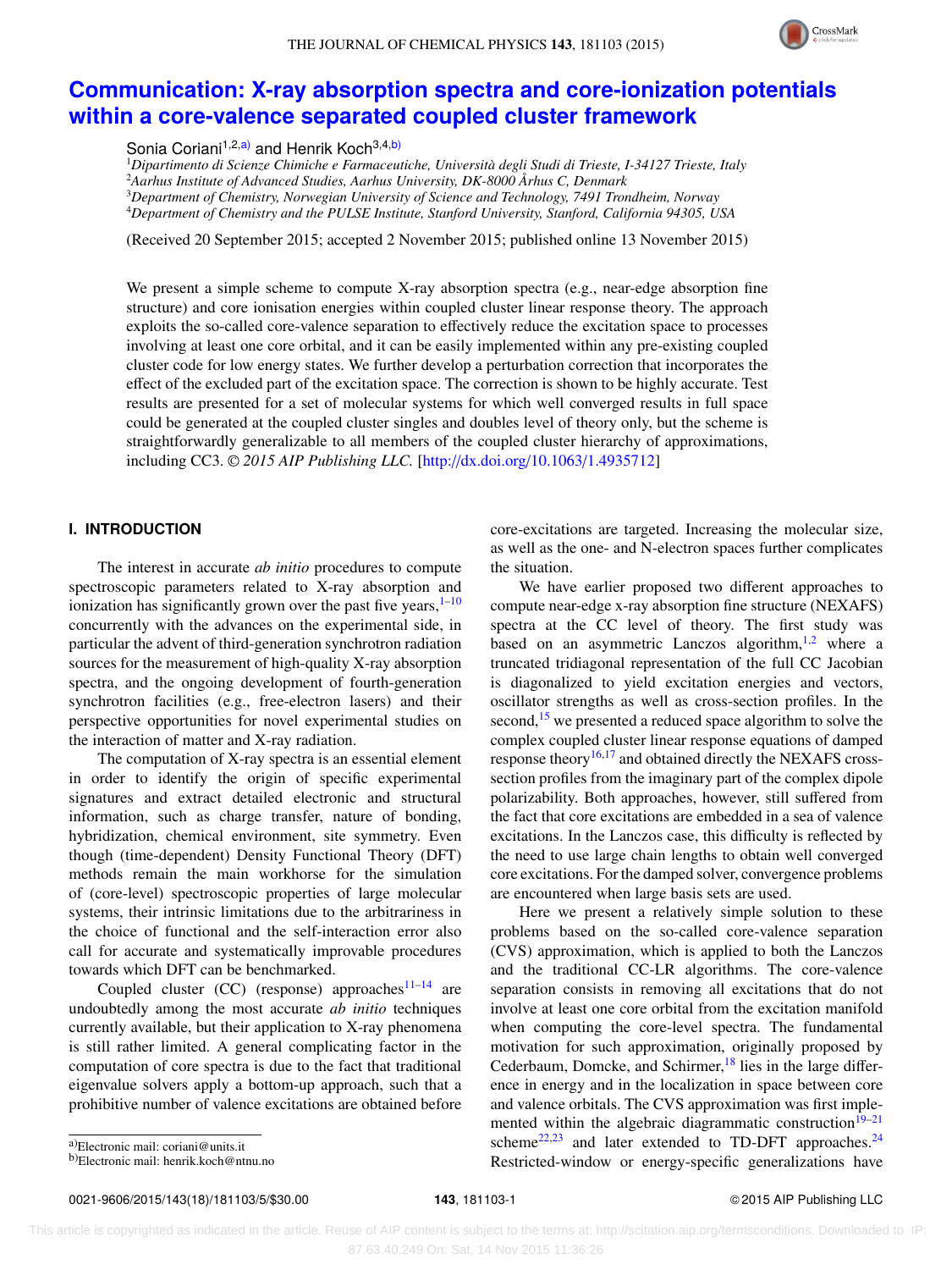also been presented in recent years.  $25-27$  $25-27$  To the best of our knowledge, this is the first study exploring the applicability of the CVS approximation at the CC level of theory. We note nonetheless a very recent study by Peng *et al.*[9](#page-5-16) where an alternative, and much more elaborate, approach to target core excitation energies within the equation-of-motion coupled cluster singles and doubles (EOM-CCSD) ansatz is presented. In that study, $9$  which only addresses excitation energies, an energy-specific non-Hermitian Davidson eigensolver is used, where energy screening, eigenvector-bracketing, and growing window techniques are applied in order to obtain high-energy solutions without scanning through low-energy states. In Ref. [28,](#page-5-17) on the other hand, two algorithms for calculating excited states close to a specified energy shift (interior eigenvalues) were introduced, but no specific application to core-excitation and core-ionizations was presented.

In order to estimate the errors introduced by the CVS approximation, we have developed a perturbation correction to the core excitation energies that is obtained from a partitioning of the Jacobian eigenvalue problem. In this way, the quality of the CVS approximation can be tested without performing full space calculations that are, in most cases, unattainable.

Finally, we have coupled the CVS approximation with a restricted excitation onto a super-diffuse orbital, as proposed by Stanton and Gauss $29$  for UV-vis ionizations, to effectively compute core ionization potentials. Test results are presented for a set of molecular systems for which accurate experimental/theoretical results are available.

#### **II. THEORY**

### **A. Core-level spectra within CVS-CC-LR theory**

The CC wave-function ansatz (for a closed-shell system) is defined by the exponential parametrization

$$
|CC\rangle = \exp(T)|HF\rangle; \quad T = \sum_{\mu} t_{\mu} \tau_{\mu} \tag{1}
$$

where  $|HF\rangle$  is the reference (Hartree-Fock) wave function, and *T* is the cluster operator, with  $t<sub>\mu</sub>$  being the cluster amplitudes and  $\tau_{\mu}$  the corresponding excitation operators. The ground state energy and amplitudes are conventionally determined by projection of the Schrödinger equation onto the reference state, and onto a manifold of excitations out of the reference state, respectively

$$
E = \langle \text{HF} | \exp(-T)H \exp(T) | \text{HF} \rangle \tag{2}
$$

$$
\Omega_{\mu} = \langle \mu | \exp(-T) H \exp(T) | \text{HF} \rangle = 0. \tag{3}
$$

In CC linear response (LR) theory, excitation energies  $(\omega_k)$  and left  $(L_k)$  and right  $(R_k)$  excitation vectors are usually obtained solving the asymmetric eigenvalue equations

$$
AR_k = \omega_k R_k; \quad L_k A = \omega_k L_k \tag{4}
$$

under the biorthogonality condition  $\mathbf{L}_j \mathbf{R}_k = \delta_{ik}$ . The Jacobian matrix A is defined as

$$
A_{\mu\nu} = \frac{\partial \Omega_{\mu}}{\partial t_{\nu}} = \langle \mu | \exp(-T)[H, \tau_{\nu}] \exp(T) | \text{HF} \rangle. \tag{5}
$$

Transition strengths (for dipole components *X* and *Y*) are determined from the single residues of the linear response function, and take the form

$$
S_{0\to j}^{XY} = \frac{1}{2} \left\{ T_{0j}^X T_{j0}^Y + (T_{0j}^Y T_{j0}^X)^* \right\} \tag{6}
$$

where the left and right transition moments are given by

$$
T_{0j}^X = \eta^X \mathbf{R}_j + \bar{\mathbf{M}}^j(\omega_j) \xi^X; \quad T_{j0}^X = \mathbf{L}_j \xi^X \tag{7}
$$

and the auxiliary Lagrangian multipliers  $\bar{M}(\omega_i)$  are obtained from the solution of the linear equation

<span id="page-2-1"></span>
$$
\overline{\mathbf{M}}^{j} \left( \mathbf{A} + \omega_{j} \mathbf{I} \right) = -\mathbf{F} \mathbf{R}_{j}.
$$
 (8)

See, e.g., Refs. [12](#page-5-19) and [13](#page-5-20) for a definition of the remaining building blocks.

In most implementations, Eq.  $(4)$  is solved iteratively via some generalization of the Davidson algorithm. $30$  The iterative procedure is initiated by selecting as starting guesses unit vectors for specific occupied to virtual orbital excitations (often chosen from the Hartree-Fock orbital energy differences). This procedure is however biased towards the lowest eigenvalues, i.e., it will tend to converge towards the lowest eigenvalues and eigenvectors even if the initial start vectors are chosen for selected high energy (e.g., core) excitations.

An alternative approach to solve Eq. [\(4\)](#page-2-0) consists in building a (truncated) tridiagonal representation T of the Jacobian matrix A by application of an asymmetric Lanczos algorithm (or an Arnoldi algorithm), followed by its straightforward diagonalization. The non-zero elements of the tridiagonal matrix  $T = P^T A Q$  (where  $P^T Q = 1$ ) are given by

$$
T_{ll} = \alpha_l = \mathbf{p}_l^T \mathbf{A} \mathbf{q}_l, \quad T_{l+1,l} = \beta_l = \sqrt{\mathbf{p}_{l+1}^T \mathbf{q}_{l+1}}, \quad (9)
$$

$$
T_{l,l+1} = \gamma_l = \operatorname{sgn}\{\mathbf{p}_{l+1}^T \mathbf{q}_{l+1}\} \beta_l \tag{10}
$$

with

$$
\mathbf{q}_{l+1} = \beta_l^{-1} (\mathbf{A}\mathbf{q}_l - \gamma_{l-1}\mathbf{q}_{l-1} - \alpha_l \mathbf{q}_l),\tag{11}
$$

$$
\mathbf{p}_{l+1}^T = \gamma_l^{-1} (\mathbf{p}_l^T \mathbf{A} - \beta_{l-1} \mathbf{p}_{l-1}^T - \alpha_l \mathbf{p}_l^T). \tag{12}
$$

The diagonalization of T, conveniently truncated to dimension *J* ≪ *n* (*n* being the full dimension), generates an effective excitation spectrum, which is known to converge from the bottom and from the top towards the exact excitation spectrum.<sup>[1](#page-5-0)[,2](#page-5-4)</sup>

Choosing as Lanczos seeds  $\mathbf{q}_1 = u_X^{-1} \boldsymbol{\xi}^X$  and  $\mathbf{p}_1^T = v_X^{-1} \boldsymbol{\eta}^X$ <br>re  $u_Y = ||\boldsymbol{\xi}^X||$  and  $v_Y = u^{-1} \boldsymbol{\eta}^X \boldsymbol{\xi}^X$ ) yields an approximate (where  $u_X = ||\xi^X||$  and  $v_X = u_X^{-1} \eta^X \xi^X$ ) yields an approximate<br>diagonal representation of the (complex) linear response diagonal representation of the (complex) linear response function in terms of the eigenvectors of the effective Lanczos spectrum.<sup>[1](#page-5-0)[,2](#page-5-4)</sup> The absorption cross-section is computed from its imaginary component

<span id="page-2-0"></span>Im
$$
\langle \langle X; X \rangle \rangle_{\omega}^{y}
$$
  
=  $\gamma \sum_{j} \left\{ \frac{u_{X}v_{X}L_{j1}^{(J)}R_{1j}^{(J)}}{(\omega - \omega_{j})^{2} + \gamma^{2}} - \frac{u_{X}v_{X}L_{j1}^{(J)}R_{1j}^{(J)}}{(\omega + \omega_{j})^{2} + \gamma^{2}} \right\}$   

$$
-\gamma \sum_{jk} \frac{\mathcal{F}_{kj}L_{j1}^{(J)}L_{k1}^{(J)}(2\omega + \omega_{k} - \omega_{j})v_{X}^{2}}{[(\omega - \omega_{j})^{2} + \gamma^{2}][( \omega + \omega_{k})^{2} + \gamma^{2}]} \qquad (13)
$$

 This article is copyrighted as indicated in the article. Reuse of AIP content is subject to the terms at: http://scitation.aip.org/termsconditions. Downloaded to IP: 87.63.40.249 On: Sat, 14 Nov 2015 11:36:26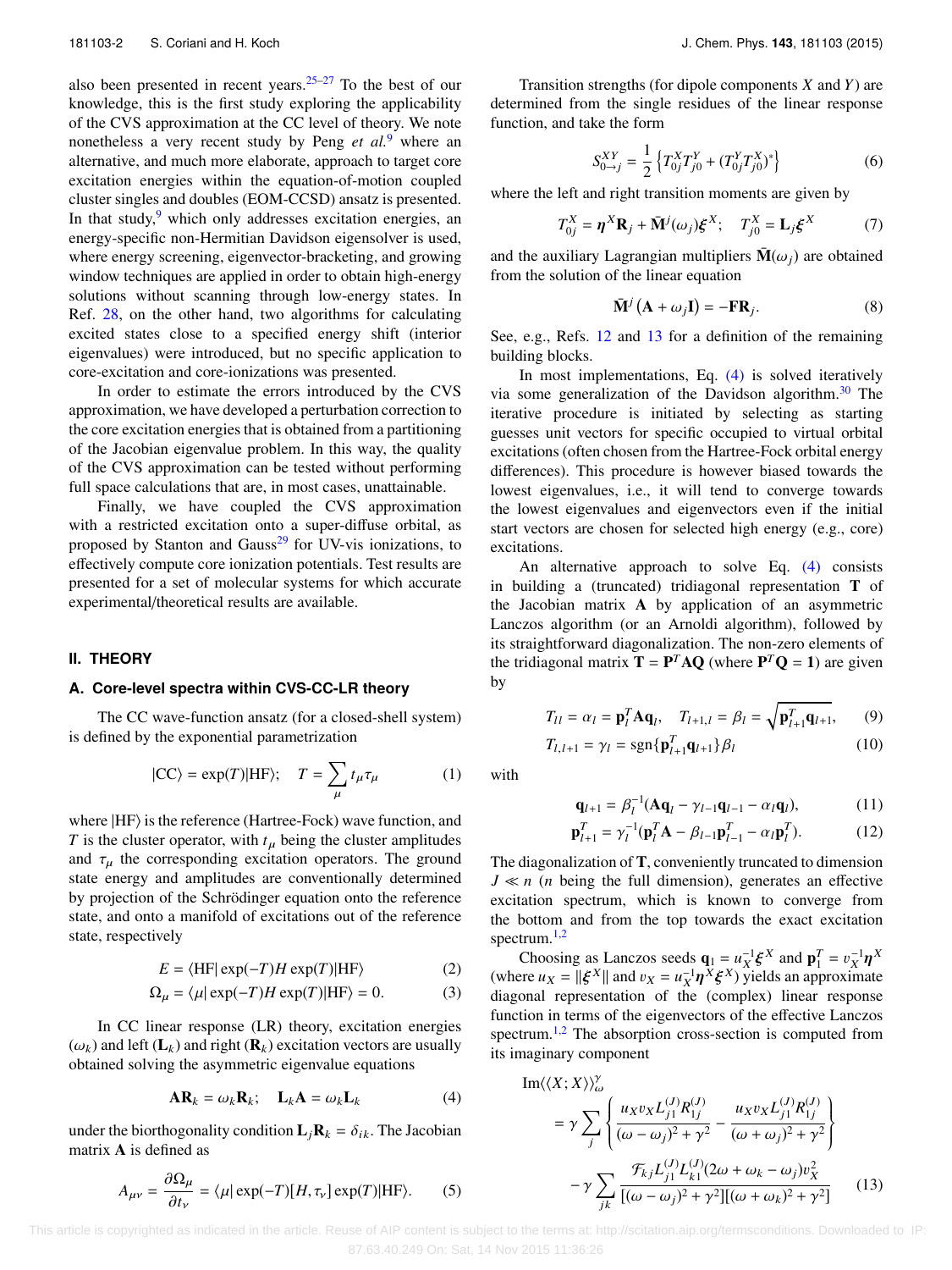and the transition strengths from its residues

$$
S_{0\to j}^{XX} = u_X v_X L_{j1}^{(J)} R_{1j}^{(J)} - v_X^2 \sum_l \mathcal{F}_{lj} \frac{L_{j1} L_{l1}}{(\omega_j + \omega_l)},\qquad(14)
$$

see Refs. [1](#page-5-0) and [2](#page-5-4) for further definitions and details.

The CVS approximation may be easily implemented within both the (generalized) Davidson and the asymmetric Lanczos algorithms by applying, at each iteration, a projector  $\mathcal{P}_I^v$  that removes all vector elements not referencing at least one core orbital (or a set of selected core orbitals) *I*. For a generic (trial) vector b that includes, e.g., single and double excitations,

$$
\begin{cases}\n\mathcal{P}_I^v b_i^a = 0 & \text{if } i \neq I, \\
\mathcal{P}_I^v b_{ij}^{ab} = 0 & \text{if } i \neq I \text{ or } j \neq I.\n\end{cases}
$$
\n(15)

In the Davidson case, we thus solve the projected eigenvalue equation

$$
\mathcal{P}_I^v(\mathbf{A}\mathcal{P}_I^v\mathbf{R}_k) = \omega_k \mathcal{P}_I^v\mathbf{R}_k, \tag{16}
$$

and similarly for the left eigenvectors. Moreover, by applying the projector at each iteration during the solution of Eq.  $(8)$ , the computation of CVS-CC transition moments and transition strengths can also be easily implemented within any preexisting CC linear-response code targeting low-energy states.

Within the Lanczos algorithm, we apply the projector at each iteration when generating the elements of the truncated **T** matrix, i.e., to both the  $\mathbf{p}_l^T$  and  $\mathbf{q}_l$  vectors and their linear transformations  $\mathbf{p}_l^T \mathbf{A}$  and  $\mathbf{A} \mathbf{q}_l$ . In this way, the resulting Lanczos eigenvectors, as well as the Lanczos trial-vector bases  $P^T$  and Q, only contain excitations involving at least one core orbital, effectively decoupling them from excitations with contributions from occupied valence orbitals only. Diagonalization of the tridiagonal matrix generated in this way results in the core-excitations occurring as lowest roots, hereby quickly converging to the exact results with significantly smaller Lanczos chain lengths. The oscillator strengths and cross sections are obtained directly, without further modifications to the general procedure.

The projector is further generalized to yield coreionization potentials. In the spirit of the recipe proposed by Stanton and Gauss $^{29}$  $^{29}$  $^{29}$  for UV-vis ionizations, we included a continuum orbital in the basis set—specifically, a Gaussian basis function with a nearly zero exponent—and combined it with the CVS separation by additionally restricting the excitation manifold to excitation into this unoccupied orbital. Indicating with *A* the continuum orbital, the projector then reads

$$
\begin{cases}\n\mathcal{P}_I^A b_i^a = 0 & \text{if } (i \neq I) \text{ and } (a \neq A) \\
\mathcal{P}_I^A b_{ij}^{ab} = 0 & \text{if } (i \text{ or } j \neq I) \text{ and } (a \text{ or } b \neq A)\n\end{cases} (17)
$$

#### **B. Perturbative correction to the core excitation energies obtained within the CVS approximation**

In this section, we propose a perturbative correction to the core-level excitation energies computed within the CVS

<span id="page-3-4"></span>TABLE I. Comparison of selected CCSD core-excitation energies (in eV) and oscillator strengths  $(f)$  obtained within the CVS approximation with well-converged results obtained retaining both core and valence excitations in the excitation manifold.

|                                                | Full                                    |         | <b>CVS</b>  |                  |  |  |  |  |
|------------------------------------------------|-----------------------------------------|---------|-------------|------------------|--|--|--|--|
| Excitation                                     | Energy (eV)                             | f       | Energy (eV) | $\boldsymbol{f}$ |  |  |  |  |
| $H_2O$ – aug-cc-pCVTZ( $O,H$ )+Rydberg         |                                         |         |             |                  |  |  |  |  |
| $O_{1s} \rightarrow 3s$                        | 535.68                                  | 0.0128  | 535.68      | 0.0121           |  |  |  |  |
| $O_{1s} \rightarrow 3p$                        | 537.47                                  | 0.0262  | 537.47      | 0.0256           |  |  |  |  |
| $CO - aug-cc-pCVTZ(C,O)+Rydberg$               |                                         |         |             |                  |  |  |  |  |
| $C_{1s} \rightarrow \pi^*$                     | 288.21                                  | 0.1685  | 288.18      | 0.1521           |  |  |  |  |
| $O_{1s} \rightarrow \pi^*$                     | 535.85                                  | 0.0813  | 535.84      | 0.0777           |  |  |  |  |
| $Ne - aug-cc-pCVTZ+Rydberg$                    |                                         |         |             |                  |  |  |  |  |
| $1s \rightarrow 3p$                            | 868.17                                  | 0.01187 | 868.21      | 0.01174          |  |  |  |  |
| $1s \rightarrow 4p$                            | 869.84                                  | 0.00350 | 869.88      | 0.00345          |  |  |  |  |
| $1s \rightarrow 5p$                            | 870.42                                  | 0.00151 | 870.47      | 0.001 49         |  |  |  |  |
| $1s \rightarrow 6p$                            | 870.71                                  | 0.00086 | 870.75      | 0.00085          |  |  |  |  |
| NH <sub>3</sub> - aug-cc-pCVTZ(N,H)+Rydberg    |                                         |         |             |                  |  |  |  |  |
| $N_{1s} \rightarrow 3s$                        | 402.14                                  | 0.0061  | 402.13      | 0.0057           |  |  |  |  |
| $N_{1s} \rightarrow 3p$                        | 403.80                                  | 0.0398  | 403.78      | 0.0392           |  |  |  |  |
| $N_{1s} \rightarrow 3p$                        | 404.48                                  | 0.0065  | 404.46      | 0.0065           |  |  |  |  |
| $C_2H_4$ – aug-cc-pCVDZ (C)/cc-pVDZ(H)+Rydberg |                                         |         |             |                  |  |  |  |  |
| $C_{1s} \rightarrow \pi^*$                     | 287.47                                  | 0.0952  | 287.46      | 0.0890           |  |  |  |  |
| $C_{1s} \rightarrow 3s$                        | 289.93                                  | 0.0091  | 289.92      | 0.0093           |  |  |  |  |
| $C_{1s} \rightarrow 3p$                        | 290.57                                  | 0.0265  | 290.56      | 0.0262           |  |  |  |  |
|                                                | HF - aug-cc-pCVTZ(F)/cc-pVDZ(H)+Rydberg |         |             |                  |  |  |  |  |
| $F_{1s} \rightarrow 4\sigma^*$                 | 689.09                                  | 0.0235  | 689.12      | 0.0226           |  |  |  |  |
|                                                | 692.78                                  | 0.0058  | 692.82      | 0.0059           |  |  |  |  |
|                                                | 692.94                                  | 0.0111  | 692.96      | 0.0109           |  |  |  |  |
| $N_2$ – aug-cc-pCVTZ+Rydberg                   |                                         |         |             |                  |  |  |  |  |
| $N_{1s} \rightarrow \pi^*$                     | 402.04                                  | 0.2420  | 402.04      | 0.2284           |  |  |  |  |
| $N_{1s} \rightarrow 3s$                        | 407.61                                  | 0.0042  | 407.60      | 0.0045           |  |  |  |  |

approximation. We rewrite the eigenvalue equation as

<span id="page-3-3"></span>
$$
\begin{pmatrix}\n\mathbf{A}^c & \mathbf{B} \\
\mathbf{C} & \mathbf{A}^v\n\end{pmatrix}\n\begin{pmatrix}\n\mathbf{R}_i^c \\
\mathbf{R}_i^v\n\end{pmatrix} = \omega_i \begin{pmatrix}\n\mathbf{R}_i^c \\
\mathbf{R}_i^v\n\end{pmatrix},
$$
\n(18)

where the Jacobian has been partitioned (Löwdin partitioning) in order to separate excitations from occupied core orbitals (superscript *c*) from those from occupied valence orbitals

<span id="page-3-5"></span>TABLE II. CVS-CCSD core-excitation energies and PT correction,  $-\tilde{\mathbf{L}}_i^c\mathbf{B}\tilde{\mathbf{R}}_i^v$ , in eV.

|                                     | <b>CVS</b> | PТ         | <b>PT-CVS</b> | <b>Full</b> |  |  |  |  |
|-------------------------------------|------------|------------|---------------|-------------|--|--|--|--|
| $Ne - aug-cc-pCVTZ+Rydberg$         |            |            |               |             |  |  |  |  |
| $1s \rightarrow 3p$                 | 868.2146   | $-0.0396$  | 868.1749      | 868.17      |  |  |  |  |
| $1s \rightarrow 4p$                 | 869.8781   | $-0.0403$  | 869.8378      | 869.84      |  |  |  |  |
| $1s \rightarrow 5p$                 | 870.4962   | $-0.0404$  | 870.4558      | 870.42      |  |  |  |  |
| $H_2S$ – aug-cc-pCVDZ(S)/cc-pVDZ(H) |            |            |               |             |  |  |  |  |
| $2p_z \rightarrow b_2^a$            | 167.53791  | $-0.01144$ | 167.52647     | 167.52637   |  |  |  |  |
| $2p_z \rightarrow b_2^b$            | 167.543.34 | $-0.01687$ | 167.52647     | 167.526.37  |  |  |  |  |
| $2p_z \rightarrow b_2^c$            | 167.678.73 | $-0.15186$ | 167.52687     | 167.526.37  |  |  |  |  |

<span id="page-3-0"></span><sup>a</sup> Include excitations from 1s, 2s, and 2p.

\* ,

<span id="page-3-1"></span><sup>b</sup>Include excitations from 2s and  $2p$ .

<span id="page-3-2"></span><sup>c</sup>Include excitations only from  $2p$ .

This article is copyrighted as indicated in the article. Reuse of AIP content is subject to the terms at: http://scitation.aip.org/termsconditions. Downloaded to IP: 87.63.40.249 On: Sat, 14 Nov 2015 11:36:26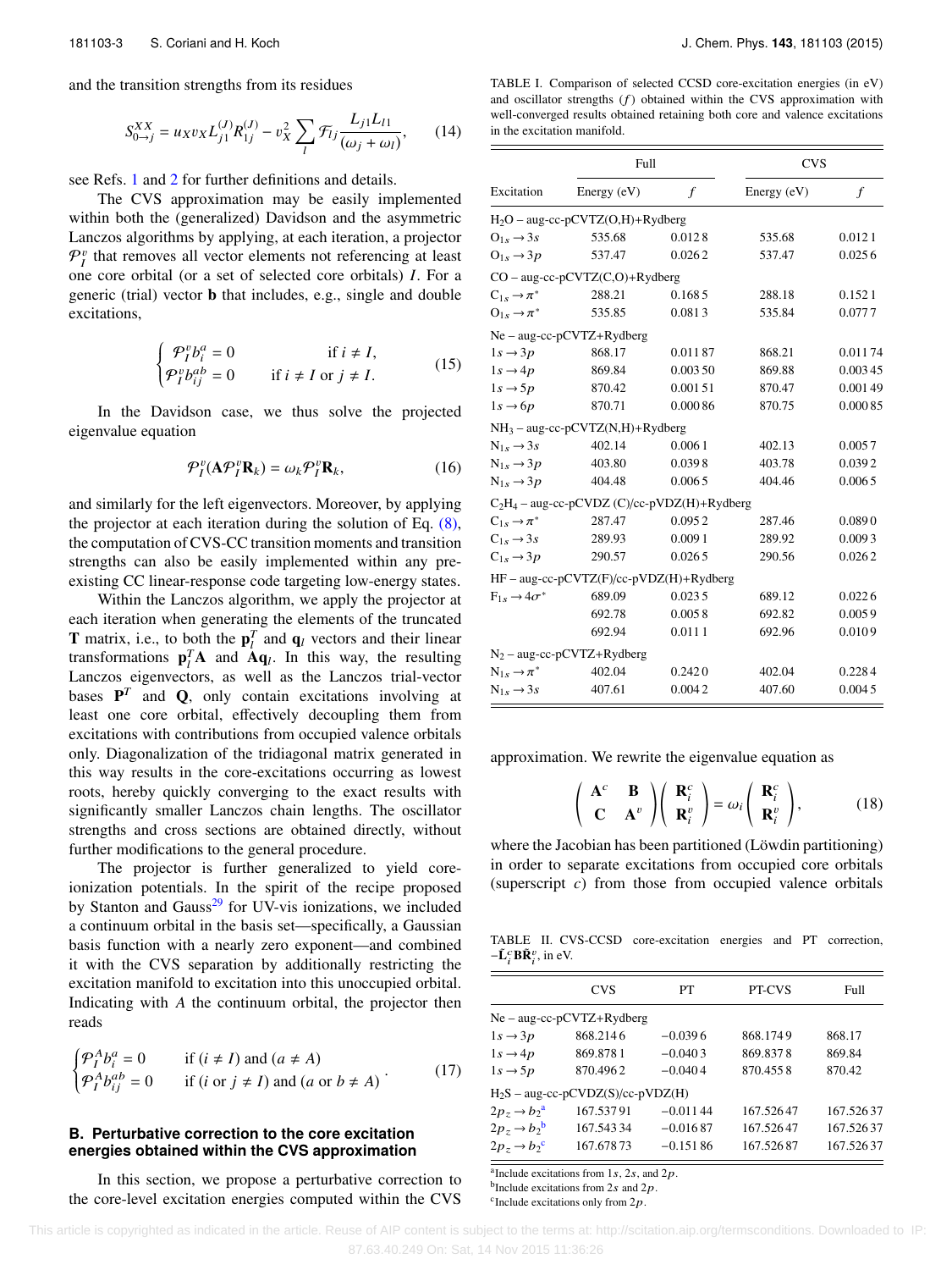<span id="page-4-3"></span>

FIG. 1. NEXAFS spectrum of carbon (left) and oxygen (right) of uracil computed at the CVS-CCSD level and vis-a-vis comparison with experimental spectra.<sup>[33](#page-5-22)</sup> The computed C K-edge spectrum has been shifted by −2.96 eV to align with the first experimental peak. The O K-edge spectrum was shifted by −4 eV.

(superscript v). Subscript *<sup>i</sup>* indicates a specific core excitation. The partition yields the effective eigenvalue equation

$$
\mathbf{A}^{\text{eff}}(\omega_i)\mathbf{R}_i^c = \omega_i \mathbf{R}_i^c,\tag{19}
$$

where

$$
\mathbf{A}^{\text{eff}}(\omega_i) = \mathbf{A}^c - \mathbf{B}(\mathbf{A}^v - \omega_i \mathbf{I})^{-1} \mathbf{C},\tag{20}
$$

$$
\mathbf{R}_i^v = -(\mathbf{A}^v - \omega_i \mathbf{I})^{-1} \mathbf{C} \mathbf{R}_i^c.
$$
 (21)

We can then write

$$
\mathbf{L}_i^c \mathbf{A}^c \mathbf{R}_i^c - \mathbf{L}_i^c \mathbf{B} \mathbf{R}_i^v = \omega_i (\mathbf{L}_i^c \mathbf{R}_i^c).
$$
 (22)

Notice that the effective Jacobian depends on the (excitation) frequency  $\omega_i$ , so eigenvalue equation [\(19\)](#page-4-0) should be solved<br>iteratively with respect to the excitation frequency. Solution iteratively with respect to the excitation frequency. Solution of linear equation [\(21\)](#page-4-1) is also required to determine  $\mathbf{R}_{i}^{v}$ .

The perturbative correction to  $\omega_i$  is now obtained by<br>in the CVS solution  $\tilde{\mathbf{R}}^c$  of eigenvalue equation (18)—that taking the CVS solution  $\tilde{\mathbf{R}}_i^c$  of eigenvalue equation [\(18\)—](#page-3-3)that is, the solution of Eq. [\(18\)](#page-3-3) for  $\mathbf{B} = \mathbf{C} = \mathbf{0}$ ,

$$
\mathbf{A}^c \tilde{\mathbf{R}}_i^c = \omega_i^c \tilde{\mathbf{R}}_i^c.
$$
 (23)

Then, we can write

$$
\omega_i \approx \tilde{\mathbf{L}}_i^c \mathbf{A}^c \tilde{\mathbf{R}}_i^c - \tilde{\mathbf{L}}_i^c \mathbf{B} \mathbf{R}_i^v = \omega_i^c - \tilde{\mathbf{L}}_i^c \mathbf{B} \tilde{\mathbf{R}}_i^v, \tag{24}
$$

where  $\tilde{\mathbf{R}}_i^v$  is the solution to the linear equation

$$
\tilde{\mathbf{R}}_i^v = -(\mathbf{A}^v - \omega_i^c \mathbf{I})^{-1} \mathbf{C} \tilde{\mathbf{R}}_i^c.
$$
 (25)

The blocks  $\tilde{\mathbf{C}} \tilde{\mathbf{R}}_i^c$  and  $\tilde{\mathbf{L}}_i^c \mathbf{B}$  are obtained projecting out the core excitations from  $\mathbf{A}\tilde{\mathbf{R}}_i^c$  and  $\tilde{\mathbf{L}}_i^c\mathbf{A}$ .

The computational cost of determining the perturbative correction to the core excitation energy amounts to solving the linear equation, Eq. [\(25\),](#page-4-2) for each core excitation of interest.

### **III. RESULTS**

<span id="page-4-0"></span>In Table [I,](#page-3-4) we compare *K*-edge core excitation energies and oscillator strengths obtained applying the CVS approximation at the CCSD level, with corresponding, well-converged, Lanczos results where all excitations from occupied valence orbitals are retained (label "Full"). The latter were partly taken from Refs. [1–](#page-5-0)[3.](#page-5-23) Augmented correlation-consistent basis sets, <sup>[31](#page-5-24)</sup> occasionally supplemented with center-of-mass Rydberg-type functions,<sup>[32](#page-5-25)</sup> were adopted.

<span id="page-4-1"></span>Applying the CVS has a small, sometimes almost negligible effect, on the excitation energies (less than 0.05 eV in all cases). The differences on the oscillator strengths are also very modest and irrelevant for all practical purposes.

In Table [II,](#page-3-5) we illustrate the performance of the proposed perturbative correction to the CVS-CCSD core-excitation energies by comparing CVS and perturbatively corrected CVS results (label PT-CVS) with results obtained retaining the core-valence coupling. For the selected *K*-edge energies, the correction is very small, as also expected from the results in Table [I.](#page-3-4) For the given *L*-edge (no spin-orbit coupling included), the importance of the correction increases depending on whether excitations from the inner core orbitals (1*s*, 2*s*) are omitted or not.

<span id="page-4-2"></span>As larger scale application of the approach, we present in Figure [1](#page-4-3) the NEXAFS spectra of uracil at the C and O edges. A planar B3LYP/cc-pVTZ optimized structure was used in the calculations, together with the aug-cc-pCVDZ basis on the core-active nuclei, aug-cc-pVDZ on the other heavy nuclei, and cc-pVDZ on H. The computed spectra are compared with the experimental gas-phase spectra of Ref. [33.](#page-5-22) A broadening parameter of 1000 cm<sup>−</sup><sup>1</sup> was adopted. The computed spectra have been shifted towards lower energy, in order to align with the first experimental peak. Both *K*-edge spectra well reproduce the experimental profiles, with small difference that we primarily attribute to limitations in the chosen basis sets.